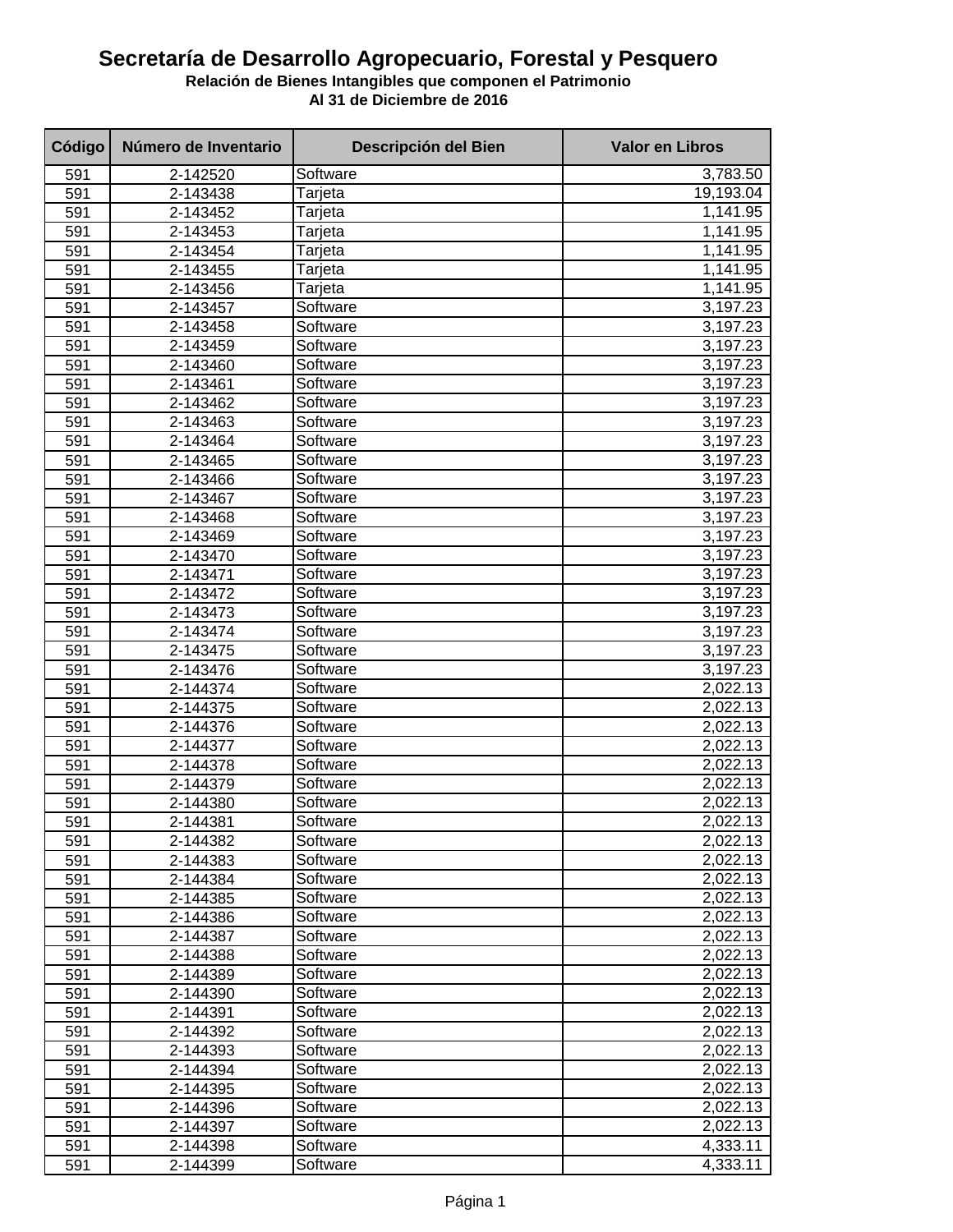| Código     | Número de Inventario | <b>Descripción del Bien</b> | <b>Valor en Libros</b> |
|------------|----------------------|-----------------------------|------------------------|
| 591        | 2-144400             | Software                    | 4,333.11               |
| 591        | 2-144401             | Software                    | 4,333.11               |
| 591        | 2-144402             | Software                    | 4,333.11               |
| 591        | 2-144403             | Software                    | 4,333.11               |
| 591        | 2-144404             | Software                    | 4,333.11               |
| 591        | 2-144405             | Software                    | 4,333.11               |
| 591        | 2-144406             | Software                    | 4,333.11               |
| 591        | 2-144407             | Software                    | 4,333.11               |
| 591        | 2-144408             | Software                    | 4,333.11               |
| 591<br>591 | 2-144409<br>2-144410 | Software<br>Software        | 2,347.66<br>2,347.66   |
| 591        | 2-144411             | Software                    | 2,347.66               |
| 591        | 2-144412             | Software                    | 2,347.66               |
| 591        | 2-144413             | Software                    | 2,347.66               |
| 591        | 2-144414             | Software                    | 2,347.66               |
| 591        | 2-144415             | Software                    | 2,347.66               |
| 591        | 2-144416             | Software                    | 2,347.66               |
| 591        | 2-144417             | Software                    | 2,347.66               |
| 591        | 2-144418             | Software                    | 2,347.66               |
| 591        | 2-148504             | Tarjeta                     | 21,501.04              |
| 591        | 2-174649             | Licencia                    | 103,716.99             |
| 591        | 2-176980             | Software                    | 7,072.52               |
| 591        | 2-176981             | Software                    | 7,072.52               |
| 591        | 2-176982             | Software                    | 4,355.39               |
| 591        | 2-176983             | Software                    | 4,355.39               |
| 591        | 2-176984             | Software                    | 4,355.39               |
| 591        | 2-176985             | Software                    | 4,355.39               |
| 591        | 2-176986             | Software                    | 4,355.39               |
| 591<br>591 | 2-176987             | Software<br>Software        | 4,355.39<br>4,355.39   |
| 591        | 2-176988<br>2-176997 | Licencia                    | 6,834.45               |
| 591        | 2-177009             | Licencia                    | 6,834.45               |
| 591        | 2-177010             | Licencia                    | 6,834.45               |
| 591        | 2-177011             | Licencia                    | 6,834.45               |
| 591        | 2-177012             | Licencia                    | 6,834.45               |
| 591        | 2-177013             | Licencia                    | 6,834.45               |
| 591        | 2-177014             | Licencia                    | 6,834.45               |
| 591        | 2-177016             | Licencia                    | 6,834.45               |
| 591        | 2-177017             | Licencia                    | 6,834.45               |
| 591        | 2-177018             | Licencia                    | 6,834.45               |
| 591        | 2-177019             | Licencia                    | 6,834.45               |
| 591        | 2-177020             | Licencia                    | 6,834.45               |
| 591        | 2-177021             | Licencia                    | 6,834.45               |
| 591        | 2-177022             | Licencia                    | 6,834.45               |
| 591        | 2-177023             | Licencia                    | 6,834.45               |
| 591        | 2-177024             | Licencia                    | 6,834.45               |
| 591        | 2-177025             | Licencia                    | 6,834.45               |
| 591<br>591 | 2-177026<br>2-177043 | Licencia<br>Licencia        | 6,834.45<br>4,992.50   |
| 591        | 2-177044             | Licencia                    | 4,992.50               |
| 591        | 2-177078             | Software                    | 7,419.36               |
| 591        | 2-177101             | Licencia                    | 9,395.52               |
| 591        | 2-177118             | Software                    | 12,045.33              |
| 591        | 2-177119             | Software                    | 16,388.65              |
| 591        | 2-177268             | Licencia                    | 32,293.55              |
| 591        | 2-177269             | Licencia                    | 161,467.76             |
| 591        | 2-177298             | Programa                    | 16,744.00              |
| 591        | 2-178328             | Software                    | 8,886.76               |